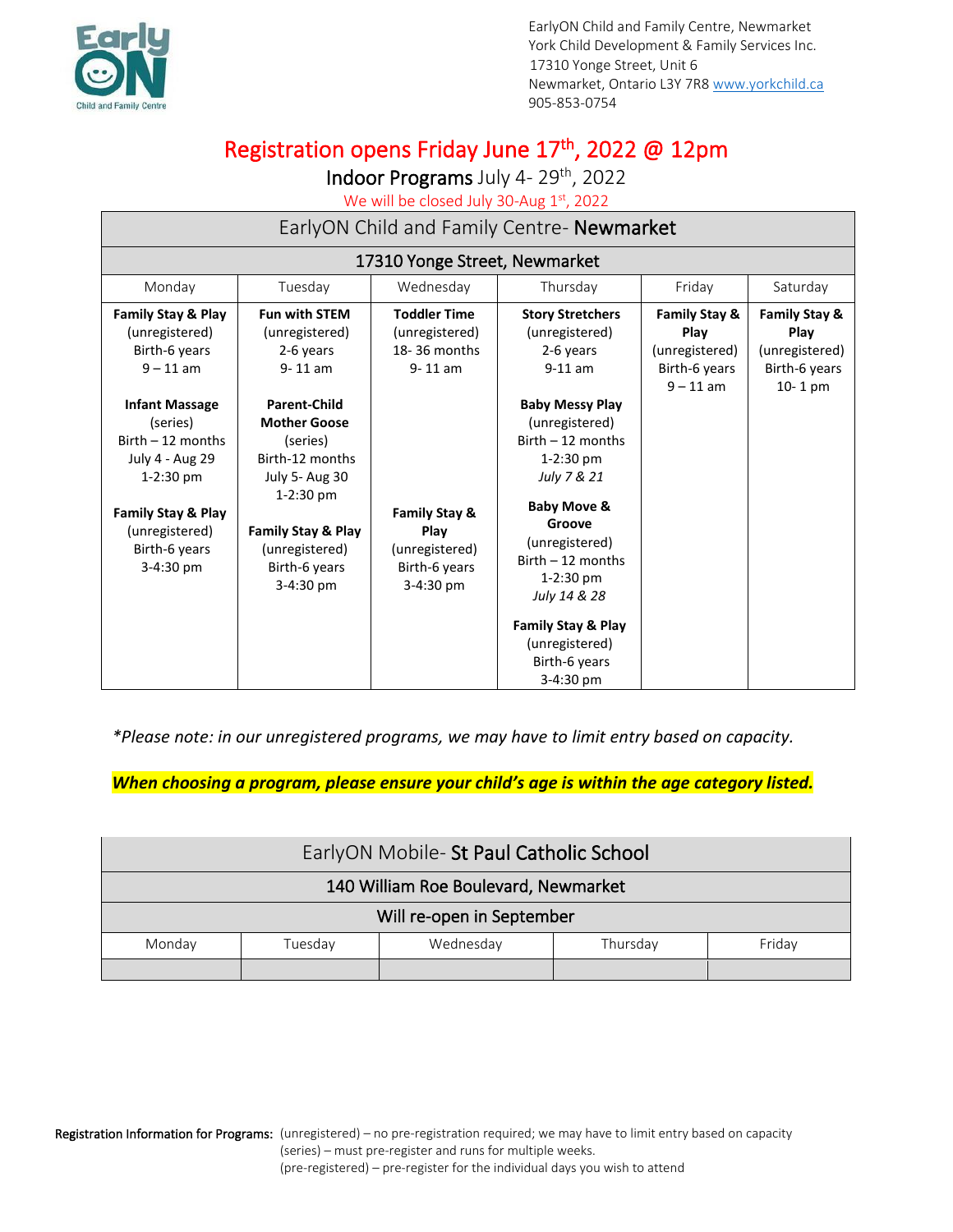

# Outdoor Programs July 4-29th, 2022

## *Outdoor programs are unregistered, unless indicated as a series*

### We will be closed July 30-Aug  $1<sup>st</sup>$  for the Civic Long weekend.

| Newmarket |                               |                               |                               |                               |  |  |
|-----------|-------------------------------|-------------------------------|-------------------------------|-------------------------------|--|--|
| Monday    | Tuesday                       | Wednesday                     | Thursday                      | Friday                        |  |  |
|           | <b>Family Fun Outdoors</b>    | <b>Family Fun Outdoors</b>    | <b>Family Fun Outdoors</b>    | <b>Family Fun Outdoors</b>    |  |  |
|           | Birth-6 years<br>$9:30-11$ am | Birth-6 years<br>$9:30-11$ am | Birth-6 years<br>$9:30-11$ am | Birth-6 years<br>$9:30-11$ am |  |  |
|           | Nokiiddaa Trail               | <b>Environmental Park</b>     | Anchor Park,                  | <b>Bonshaw Park</b>           |  |  |
|           | (near 1080 Green Lane         |                               | <b>Holland Landing</b>        |                               |  |  |
|           | across from Go Station)       | Sing & Sign                   |                               |                               |  |  |
|           |                               | (series)                      | <b>Stollers 'n' Motion</b>    |                               |  |  |
|           |                               | Birth-12 months               | Birth-24 months               |                               |  |  |
|           |                               | July 6-27                     | $1:30-3$ pm                   |                               |  |  |
|           |                               | $1-2:30$ pm                   | Nokiiddaa Trail               |                               |  |  |
|           |                               | Fairy Lake                    | (near 1080 Green Lane         |                               |  |  |
|           |                               | (meet by gazebo)              | across from Go                |                               |  |  |
|           |                               |                               | Station)                      |                               |  |  |

#### *Registration Information for Outdoor Programs - most of our outdoor programs are unregistered, please pre-register for Sing & Sign*

Outdoor programs will be held in community parks/forests that offer easy accessibility, the capability to physically distance and the enjoyment of nature. They will run in the sun, rain, and snow! They will be cancelled if Environment Canada declares a weather advisory.

- Outdoor programs will run rain or shine, dress accordingly
- In the event of extreme weather conditions, families will be contacted.
- $\checkmark$  Feel free to bring your own nut-free snack.

# Virtual Programs July 4-29th, 2022

| Monday                                                                                                                           | Tuesday                                                                                                         | Wednesday                                                                                                                                                              | Thursday | Friday                                                                                                                                                                                 | Saturday                                                            |
|----------------------------------------------------------------------------------------------------------------------------------|-----------------------------------------------------------------------------------------------------------------|------------------------------------------------------------------------------------------------------------------------------------------------------------------------|----------|----------------------------------------------------------------------------------------------------------------------------------------------------------------------------------------|---------------------------------------------------------------------|
| <b>Fun with STEM</b><br>(series)<br>2-6 years<br>$1-2$ pm<br><b>EarlyON Circle</b><br>(series)<br>Birth-6 years<br>$3 - 3:30$ pm | Journey to<br>Kindergarten<br>(series)<br>Children starting in<br>JK/SK in fall<br>July 5- Aug 9<br>1:30-3:30pm | <b>Community Safety</b><br>with YRP<br>(series)<br>2-6 years<br>$9-9:30$ am<br>Songs, Stories and<br><b>Rhymes in French</b><br>(series)<br>2-6 years<br>$10-10:45$ am |          | <b>EarlyON Circle</b><br>Birth-6 years<br>(series)<br>$9-9:30$ am<br><b>Infant Massage</b><br>(series)<br>Birth $-12$ months<br>$10-11$ am<br>June 3- July 29th<br>Registration closed | <b>EarlyON Circle</b><br>(series)<br>Birth-6 years<br>$9 - 9:30$ am |

*Registration Information for Virtual Programs - pre-register for the program you wish to attend.*

#### *Please ensure you check email consent box in your account on the Children's Services site to allow us to email you the Zoom link.*

- A zoom link for each individual program will be emailed separately for your use.
- Families will be emailed prior to program if specific items are required for full participation.
- Family/parent support will be available following each program.

It is not our intent to have the babies watching the screen. Babies should be interacting with you. Babies do not need to be awake for parents/caregivers to participate in infant programs.

### *When choosing a program, please ensure your child's age is within the age category listed.*

Registration Information for Programs: (unregistered) – no pre-registration required; we may have to limit entry based on capacity (series) – must pre-register and runs for multiple weeks. (pre-registered) – pre-register for the individual days you wish to attend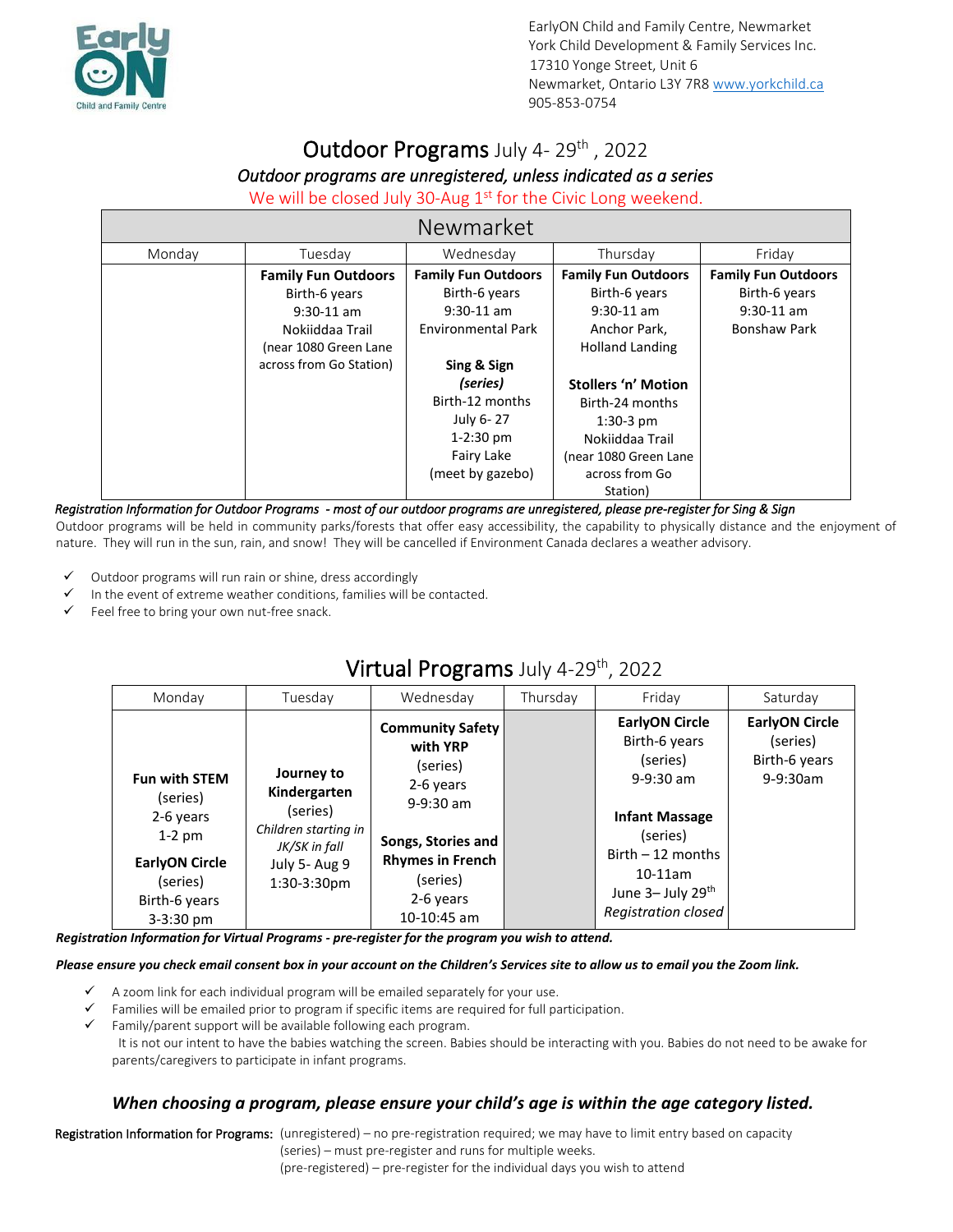

EarlyON Child and Family Centre, Newmarket York Child Development & Family Services Inc. 17310 Yonge Street, Unit 6 Newmarket, Ontario L3Y 7R8 [www.yorkchild.ca](http://www.yorkchild.ca/) 905-853-0754

## Please Note: We will be closed July 30-Aug  $1<sup>st</sup>$  for the Civic Long weekend.

### REGISTRATION PROCESS FOR ALL EARLYON PROGRAMS

Beginning April 1<sup>st</sup>, all EarlyON Child and Family programs across York Region moved to a new Provincial online registration platform that provides an accessible one-stop-shop process for all EarlyON programs across York Region. In order to gain access to the new platform, families will first be required to create an account with the Children's Services Portal**.** <https://www.missioninc.com/cso/york/en-ca/services> Your EarlyON Newmarket and Keswick team will provide support to you throughout every step of this process.

Newmarket [EarlyON \(missioninc.com\)](https://can01.safelinks.protection.outlook.com/?url=https%3A%2F%2Fwww.missioninc.com%2Fcso%2Fyork%2Fen-ca%2Fearlyon%2Fcalendar%3Fho_id_num%3D162&data=04%7C01%7Clchapman%40yorkchild.ca%7Ca03b1eb90421461f775908da135256ac%7C4b36106cea324aba99c1f8ef65aa3af8%7C0%7C0%7C637843541608558345%7CUnknown%7CTWFpbGZsb3d8eyJWIjoiMC4wLjAwMDAiLCJQIjoiV2luMzIiLCJBTiI6Ik1haWwiLCJXVCI6Mn0%3D%7C3000&sdata=jOdYcZJGOlT7ci3Ra8JielrqbzjjrsUEHxMxhb5i5s0%3D&reserved=0) Direct link to the Newmarket calendar Keswick [EarlyON \(missioninc.com\)](https://can01.safelinks.protection.outlook.com/?url=https%3A%2F%2Fwww.missioninc.com%2Fcso%2Fyork%2Fen-ca%2Fearlyon%2Fcalendar%3Fho_id_num%3D477&data=04%7C01%7Clchapman%40yorkchild.ca%7Ca03b1eb90421461f775908da135256ac%7C4b36106cea324aba99c1f8ef65aa3af8%7C0%7C0%7C637843541608558345%7CUnknown%7CTWFpbGZsb3d8eyJWIjoiMC4wLjAwMDAiLCJQIjoiV2luMzIiLCJBTiI6Ik1haWwiLCJXVCI6Mn0%3D%7C3000&sdata=Hfp2C%2BCKLcsKFUAH3CijWEryaSDPFaMuJIDuBwQcQC8%3D&reserved=0) Direct link to the Georgina calendar (You may need to copy hyperlink and paste into browser)

#### EarlyON program registration user guide:

[https://www.canva.com/design/DAE6a-pwIR8/mLBfvPGF8k7FR1WtKT0sOA/view?utm\\_content=DAE6a](https://can01.safelinks.protection.outlook.com/?url=https%3A%2F%2Fwww.canva.com%2Fdesign%2FDAE6a-pwIR8%2FmLBfvPGF8k7FR1WtKT0sOA%2Fview%3Futm_content%3DDAE6a-pwIR8%26utm_campaign%3Ddesignshare%26utm_medium%3Dlink%26utm_source%3Dpublishsharelink&data=04%7C01%7Clchapman%40yorkchild.ca%7Cc2e0b60f63ad43b9aa6508da0cfbf864%7C4b36106cea324aba99c1f8ef65aa3af8%7C0%7C0%7C637836573786361761%7CUnknown%7CTWFpbGZsb3d8eyJWIjoiMC4wLjAwMDAiLCJQIjoiV2luMzIiLCJBTiI6Ik1haWwiLCJXVCI6Mn0%3D%7C3000&sdata=N661V87aIvEre5Ftuy4sUllwQezcT2oppMeQc%2Fo6244%3D&reserved=0)[pwIR8&utm\\_campaign=designshare&utm\\_medium=link&utm\\_source=publishsharelink](https://can01.safelinks.protection.outlook.com/?url=https%3A%2F%2Fwww.canva.com%2Fdesign%2FDAE6a-pwIR8%2FmLBfvPGF8k7FR1WtKT0sOA%2Fview%3Futm_content%3DDAE6a-pwIR8%26utm_campaign%3Ddesignshare%26utm_medium%3Dlink%26utm_source%3Dpublishsharelink&data=04%7C01%7Clchapman%40yorkchild.ca%7Cc2e0b60f63ad43b9aa6508da0cfbf864%7C4b36106cea324aba99c1f8ef65aa3af8%7C0%7C0%7C637836573786361761%7CUnknown%7CTWFpbGZsb3d8eyJWIjoiMC4wLjAwMDAiLCJQIjoiV2luMzIiLCJBTiI6Ik1haWwiLCJXVCI6Mn0%3D%7C3000&sdata=N661V87aIvEre5Ftuy4sUllwQezcT2oppMeQc%2Fo6244%3D&reserved=0)

#### Watch this video to see how to register:

[https://www.canva.com/design/DAE58a6dOwg/watch?utm\\_content=DAE58a6dOwg&utm\\_campaign=designshare&utm\\_](https://can01.safelinks.protection.outlook.com/?url=https%3A%2F%2Fwww.canva.com%2Fdesign%2FDAE58a6dOwg%2Fwatch%3Futm_content%3DDAE58a6dOwg%26utm_campaign%3Ddesignshare%26utm_medium%3Dlink%26utm_source%3Dpublishsharelink&data=04%7C01%7Clchapman%40yorkchild.ca%7Cc2e0b60f63ad43b9aa6508da0cfbf864%7C4b36106cea324aba99c1f8ef65aa3af8%7C0%7C0%7C637836573786361761%7CUnknown%7CTWFpbGZsb3d8eyJWIjoiMC4wLjAwMDAiLCJQIjoiV2luMzIiLCJBTiI6Ik1haWwiLCJXVCI6Mn0%3D%7C3000&sdata=E92uEvrFe7FAzongvZO1vC03VGMg3OY2yfTZXyKSGMI%3D&reserved=0) [medium=link&utm\\_source=publishsharelink](https://can01.safelinks.protection.outlook.com/?url=https%3A%2F%2Fwww.canva.com%2Fdesign%2FDAE58a6dOwg%2Fwatch%3Futm_content%3DDAE58a6dOwg%26utm_campaign%3Ddesignshare%26utm_medium%3Dlink%26utm_source%3Dpublishsharelink&data=04%7C01%7Clchapman%40yorkchild.ca%7Cc2e0b60f63ad43b9aa6508da0cfbf864%7C4b36106cea324aba99c1f8ef65aa3af8%7C0%7C0%7C637836573786361761%7CUnknown%7CTWFpbGZsb3d8eyJWIjoiMC4wLjAwMDAiLCJQIjoiV2luMzIiLCJBTiI6Ik1haWwiLCJXVCI6Mn0%3D%7C3000&sdata=E92uEvrFe7FAzongvZO1vC03VGMg3OY2yfTZXyKSGMI%3D&reserved=0)

## EarlyON Program Descriptions

**Baby and Me** Parents, caregivers and babies are invited to join in on conversations and information sharing on healthy child development. This program includes songs, rhymes, and activities, which encourage connections with your baby.

**Baby Messy Play** This program welcomes parents, caregivers and babies to engage with their senses to promote early learning and development. Join us in exploring creative messy activities while having fun.

**Baby Move and Groove** This program provides an opportunity for parents, caregivers and their babies to engage in active play that supports the development of gross motor skills while having fun. Through a variety of activities together we will stretch, bend and move to music to support healthy living while celebrating developmental milestones

**Creative Chefs** This program invites parents, caregivers, and children to participate in fun and interactive early learning experiences while preparing healthy and nutritious food. Resources on healthy eating and nutrition will be made available for families.

**EarlyON Circle**: A program filled with a variety of songs, tickles, and rhymes as well as story time.

**Family Fun Outdoors** This program provides the opportunity to visit local parks and outdoor spaces. Parents, caregivers, and children can come and enjoy some fun and interactive outdoor physical activities. Studies show that children who play outdoors are happier, healthier, and smarter. Our afternoon program will offer quieter activities for warmer days.

Family Stay & Play Parents, caregivers and children are welcome to engage in a variety of fun early learning experiences that build positive relationships. A selection of materials will be available for you to play and learn together while providing parents and caregivers with an opportunity to connect with others.

**Little Artist** Welcome to Little Artists! This program inspires the adult to nurture creative kids through easy, open-ended and fun activities. It's the kind of activities that children will want to do over and over again.

**Musical Babies** This program welcomes parents, caregivers, and babies to experience music together. Families will gather and sing songs, learn rhymes, and use a variety of musical instruments, props, and materials.

**Nature and Me** This program welcomes parents, caregivers and children outside to explore what nature has to offer. We invite families to discover, appreciate and respect nature through discovering sights, sounds, smells and touch along the way. There may be an opportunity to see animals and wildlife in their natural environment.

Registration Information for Programs: (unregistered) – no pre-registration required; we may have to limit entry based on capacity (series) – must pre-register and runs for multiple weeks. (pre-registered) – pre-register for the individual days you wish to attend